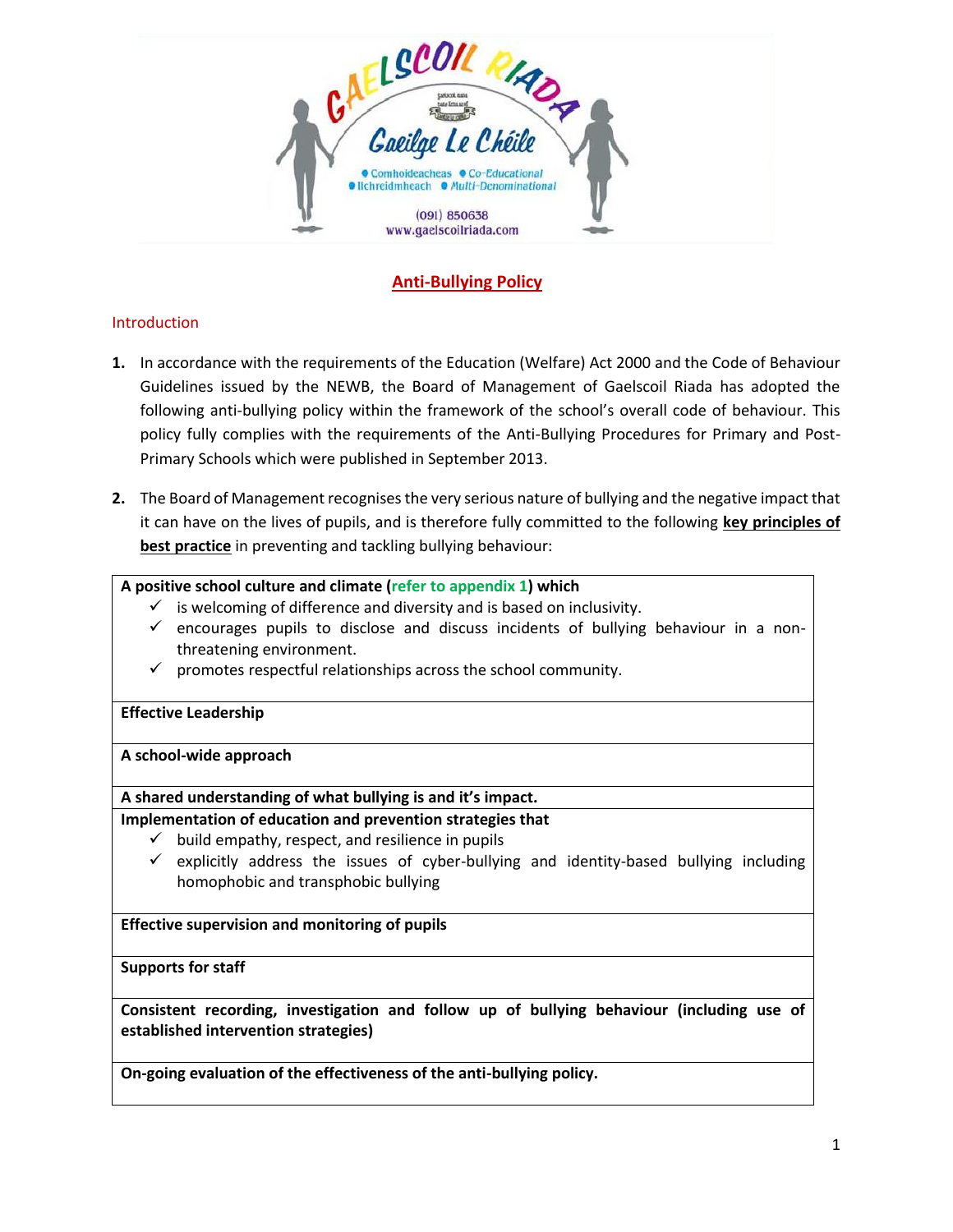# **3. Definition of Bullying:**

In accordance with the *Anti-Bullying Procedures for Primary and Post-Primary Schools* bullying is defined as follows:

*Bullying is unwanted negative behaviour, verbal, psychological or physical conducted, by an individual or group against another person (or persons) and which is repeated over time.*

The following types of bullying behaviour are included in the definition of bullying: *Refer to* **Appendix 2** *for additional information on different types of bullying*

- ✓ Physical aggression
- ✓ Intimidation
- $\checkmark$  Deliberate isolation/exclusion and other relational bullying
- $\checkmark$  Damage to personal property
- $\checkmark$  Identity-based bullying such as homophobic bullying, racist bullying, bullying based on a person's membership of the Traveller community and bullying of those with disabilities or special educational needs.
- $\checkmark$  Staff related bullying
- $\checkmark$  Cyber-bullying: Online/ unwanted hurtful phone calls/ text messages

Negative behaviour that does not meet this definition of bullying will be dealt with in accordance with the school's **Code of Behaviour**.

**Isolated or once-off incidents** of intentional negative behaviour, including a once-off offensive or hurtful text message or other private messaging, do not fall within the definition of bullying and should be dealt with, as appropriate, in accordance with the school's code of behaviour.

However, in the context of this policy, placing a once-off offensive or hurtful public message, image or statement on a social network site or other public forum where that message, image or statement can be viewed and/or repeated by other people will be regarded as bullying behaviour.

This policy isn't intended to cover complaints made in relation to children who are age inappropriate when using certain apps / social media, e.g. Facebook/ Instagram/Snapchat, in its terms and use has an age of 13+.

# **4. The relevant teacher(s) for investigating and dealing with bullying is (are) as follows:**

- $\checkmark$  The class teacher initially
- $\checkmark$  Principal /Deputy Principal thereafter if necessary.

*Any teacher may act as a relevant teacher if circumstances warrant it. In such cases, all relevant information must be communicated to the class teacher.*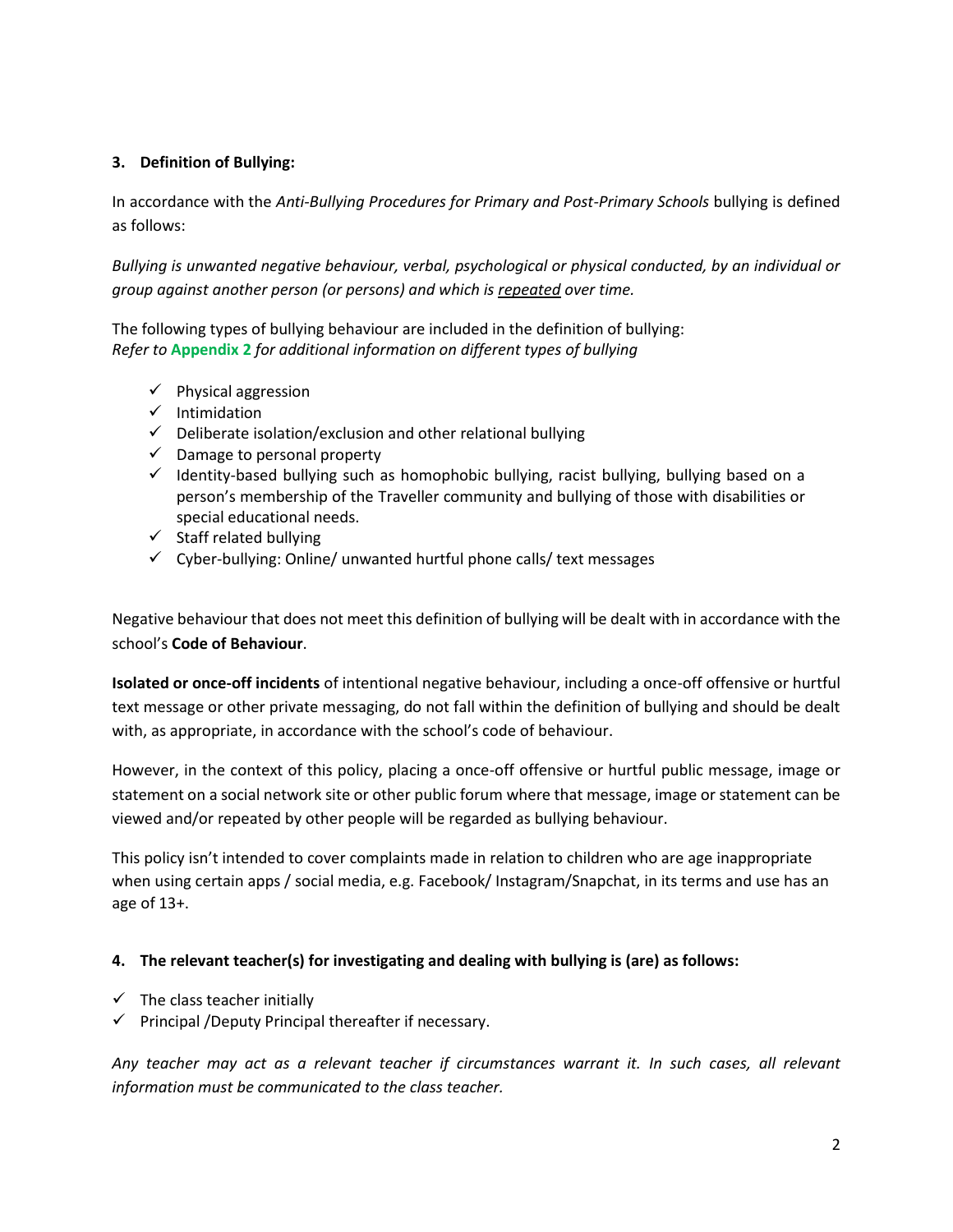#### **5. Education and Prevention Strategies**

#### **A School-wide Approach:**

- $\checkmark$  A school-wide approach to the fostering of respect for all members of the school community.
- $\checkmark$  The promotion of the value of diversity to address issues of prejudice and stereotyping and highlight the unacceptability of bullying behaviour.
- $\checkmark$  Pupils will be provided with opportunities to develop a positive sense of self-worth through formal and informal interactions.
- $\checkmark$  Identify clear protocols to encourage parent(s)/guardian(s) to approach the school if they suspect that their child is being bullied.

# **Implementation of Curricula**

*Strategies suggested in Appendix 1 will be used to provide pupils with opportunities to develop a positive sense of self-worth, to develop friendships and social skills and to build resilience.* 

- $\checkmark$  The school staff make full use of curriculum content and programmes which are particularly relevant to the prevention of bullying, to the promotion of empathy, respect, and resilience in pupils and to developing diversity and inclusiveness in the school community.
- $\checkmark$  Emphasis is placed on enhancing the self-esteem of all our pupils through both curricular and extracurricular activities.
- $\checkmark$  School wide delivery of lessons on bullying from the SPHE curriculum and evidence-based programmes that are used in school are:
	- o Stay Safe Programme
	- o RSE programmes
	- o Walk Tall Programme
	- o Anti-Bullying awareness tools 2<sup>nd</sup> 6<sup>th</sup> classes
	- $\circ$  Anti-bullying campaign  $3^{\text{rd}} 6^{\text{th}}$  classes.
- ✓ *Additional programmes that may be used* in the school to prevent and deal with bullying, to promote positive behaviour and friendships and to build resilience are:
	- o *Zippy's Friends*
	- o *Friends for Life*
	- o *Incredible Years*
	- o Fí na Follaine
- $\checkmark$  The implementation of whole school awareness measures such as
	- Friendship Week
	- Noice boards in classrooms /school that promote friendships and outline strategies that prevent bullying
	- Health Promoting Programmes
	- *Céadaoin Cabhrach* (A Day in which pupils are asked to specifically help/be kind to others, at home and/or at school)
	- *Cara Rúnda* (children engage anonymously in random acts of kindness towards a 'secret' friend)
	- *Internet safety week*
	- International Day against Violence and Bullying at School Including cyberbullying
	- Monthly assembly led by Principal/Deputy-Principal/Teacher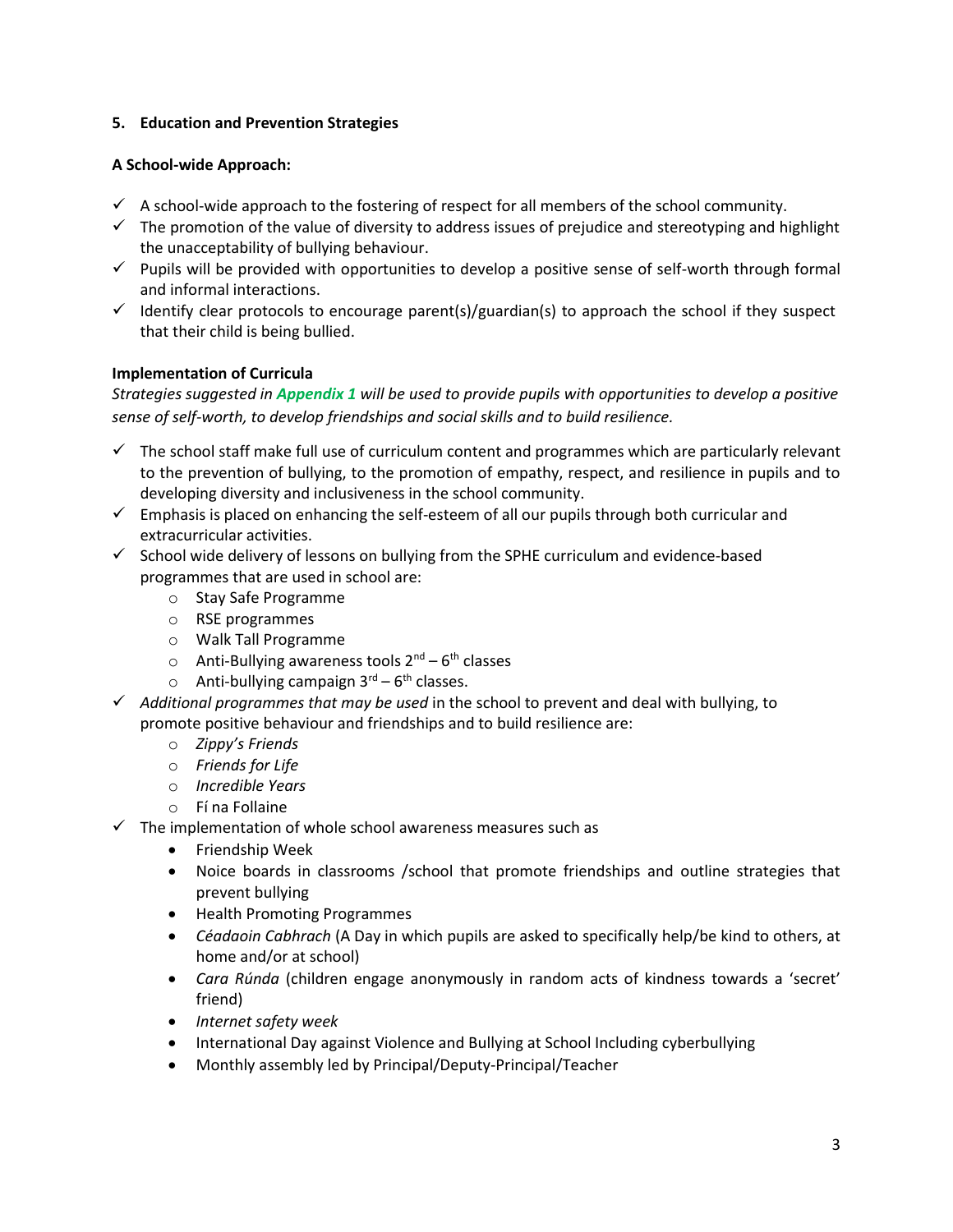- $\checkmark$  The work will be extended into many other areas such as Art, Drama, Religious Education and Physical Education. Co-operation and group enterprise can be promoted through team sports, school clubs and societies as well as through practical subjects.
- $\checkmark$  Delivery of the Garda SPHE Programmes at primary level. These lessons, delivered by Community Gardaí, cover issues around personal safety and cyber-bullying
- $\checkmark$  The school will specifically consider the additional needs of SEN pupils regarding programme implementation and the development of skills and strategies to enable all pupils to respond appropriately.

# **Professional Development**

 $\checkmark$  Whole staff professional development on bullying to ensure that all staff members develop an awareness of what bullying is, how it impacts on pupils' lives and the need to respond to itprevention and intervention.

# **Outside Agencies**

- $\checkmark$  Garda Community Liaison Officer may visit the school to cover issues around personal safety and cyber-bullying
- $\checkmark$  Invite an outside speaker to speak to 5<sup>th</sup> and 6<sup>th</sup> Class pupils on Internet Safety

# **In-school Procedures:**

- $\checkmark$  Include all pupils in the development of a safe school environment where the guidelines outlined in our School's Code of Behaviour are followed to encourage positive behaviour.
- ✓ Supervision and monitoring of classrooms, corridors, school grounds, school tours and extracurricular activities.
- ✓ Non-teaching and ancillary staff will be encouraged to be vigilant and report issues to relevant teachers.
- $\checkmark$  Supervision will also apply to monitoring student use of communication technology within the school.
- ✓ Development and promotion of an **Anti-Bullying code** for the school-to be displayed publicly in classrooms and in common areas of the school.
- $\checkmark$  The school's Anti-Bullying policy and Code of Behaviour is discussed with pupils and is integrated with the teaching and learning of curricular subjects. (Example: *Art, SPHE, Drama/Role Play, Music, Literacy*)
- $\checkmark$  The provision of the school's Anti-Bullying policy on our school website for parents and pupils to view.
- $\checkmark$  Ensure bystanders understand the importance of telling if they witness or know that bullying is taking place.
- ✓ Ensure that pupils know **who** to tell and **how** to tell:
	- o Direct approach to teacher at an appropriate time, for example after class.
	- o A written note can be handed up with homework.
	- o A phone call to the school or to a trusted teacher in the school.
	- o Anti-bully or Worry box.
	- $\circ$  Get a parent(s)/guardian(s) or friend to tell on your behalf.
	- $\circ$  Administer a confidential questionnaire once a term to all pupils in 3<sup>rd</sup> 6<sup>th</sup> classes. (Refer to Anti-Bullying Campaign.)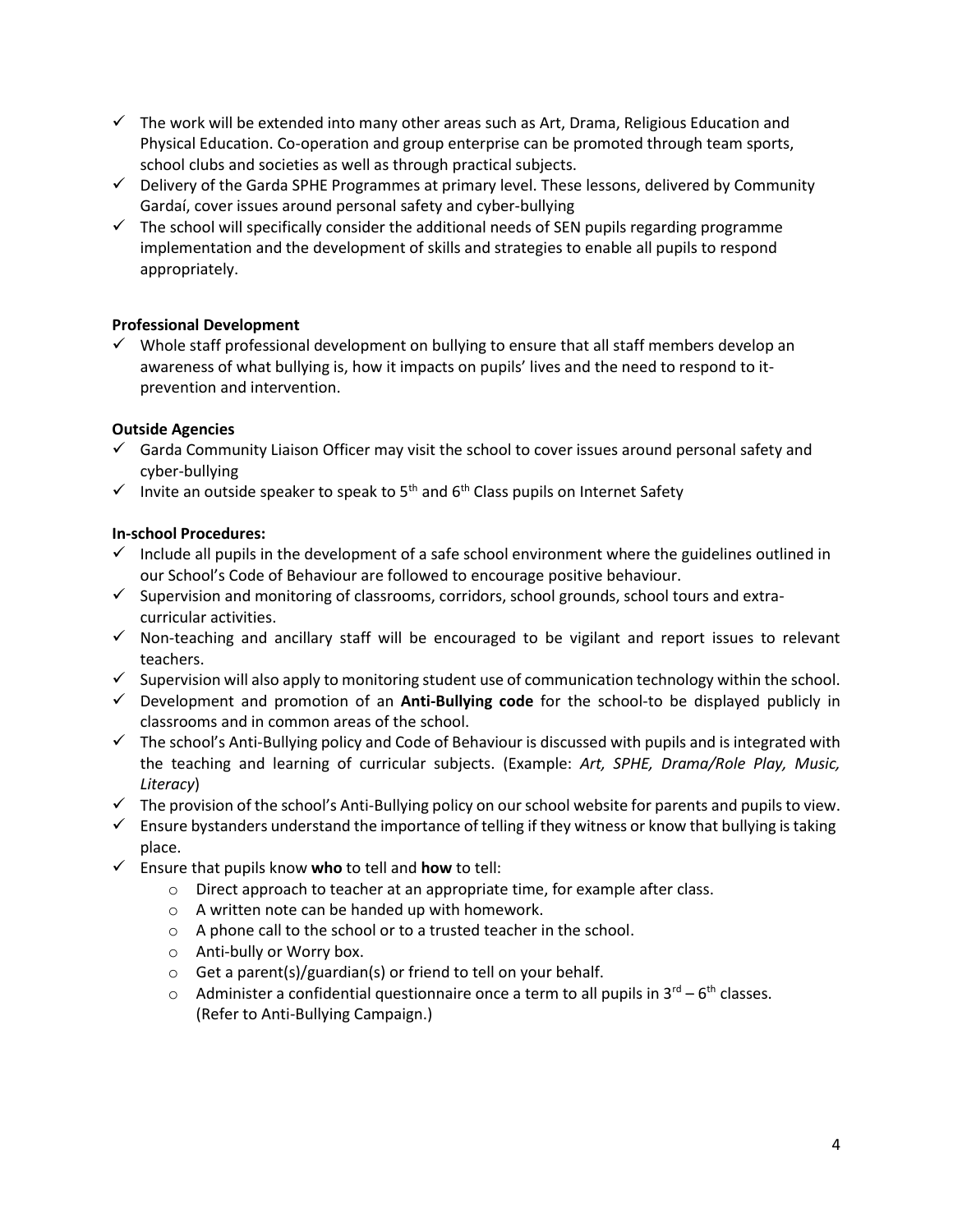# **Cyber-Bullying**

- The development of an Acceptable Use Policy in the school to include the necessary steps to ensure that the access to technology within the school is strictly monitored and that unsuitable websites are blocked. **Mobile phones are strictly prohibited in school.**
- $\checkmark$  Prevention and awareness raising measures focusing on cyber-bullying by educating pupils on appropriate online behaviour and how to stay safe while online.
- $\checkmark$  Webwise.ie will be used to inform both pupils and parents of the proper use of the internet.
- $\checkmark$  A teacher/I.T co-ordinator will always be present while pupils are using computers in school.
- $\checkmark$  Teach pupils strategies to prevent cyber-bullying
	- o Respect others.
	- o Think before you send messages.
	- o Do not disclose your password to others.
	- o Block a person that is bullying you.
	- o Do not respond to malicious messages
	- o Keep all evidence.
	- o Ensure you tell an adult if someone is bullying you online.

#### **Links to other policies**

- ✓ Code of Behaviour
- $\checkmark$  Child Protection policy
- $\checkmark$  Supervision of pupils
- $\checkmark$  Acceptable Use policy
- ✓ Attendance Policy
- $\checkmark$  Sporting activities (swimming policy)
- ✓ Data protection
- $\checkmark$  Mobile Phone Usage.
- 6. The school's procedures for **investigation, follow-up and recording** of bullying behaviour and the established **intervention** strategies used by the school for dealing with cases of bullying behaviour are as follows

#### **Procedures for Investigating and Dealing with Bullying**

The primary aim in investigating and dealing with bullying is to resolve any issues and to restore, as far as is practicable, the relationships of the parties involved (rather than to apportion blame).

#### **The school's procedures must be consistent with the following approach.**

Every effort will be made to ensure that all involved (including pupils, parent(s)/guardian(s)) understand this approach from the outset.

# **Reporting Bullying Behaviour**

- ✓ Five 'Regular Class Surveys' are to be carried out throughout the school year from 3rd -6th classes.
- $\checkmark$  Any pupil or parent(s)/guardian(s) may bring a bullying incident to any teacher in the school.
- $\checkmark$  All reports, including anonymous reports of bullying, will be investigated, and dealt with by the relevant teacher.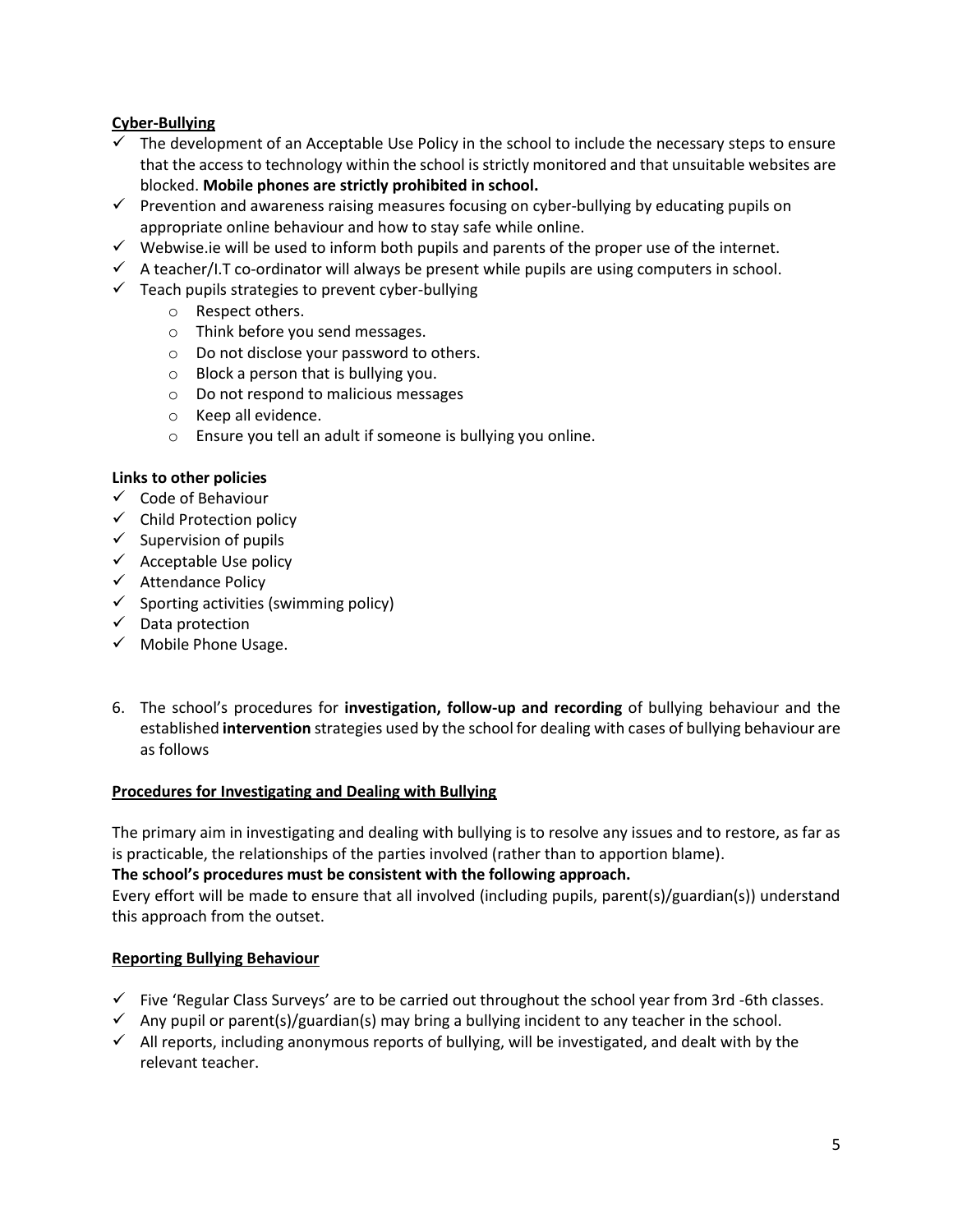$\checkmark$  Teaching and non-teaching staff such as secretaries, special needs assistants (SNAs), bus drivers, caretakers, cleaners must report any incidents of bullying behaviour witnessed by them, or mentioned to them, to the relevant teacher.

#### **Investigating and Dealing with Bullying Behaviour**

- $\checkmark$  In investigating and dealing with bullying, the teacher(s) will exercise his/her/their professional judgement to determine whether bullying has occurred and how best the situation might be resolved.
- $\checkmark$  Parent(s)/guardian(s) and pupils are required to co-operate with any investigation and assist the school in resolving any issues and restoring, as far as is practicable, the relationships of the parties involved as quickly as possible.
- ✓ Teachers should take a calm, unemotional problem-solving approach when dealing with incidents of alleged bullying behaviour reported by pupils, staff, or parents.
- ✓ Incidents should be investigated outside the classroom situation to ensure the privacy of all involved.
- $\checkmark$  All interviews should be conducted with sensitivity and with due regard to the rights of all pupils concerned. Pupils who are not directly involved can also provide very useful information in this way.
- $\checkmark$  When analysing incidents of bullying behaviour, the relevant teacher should seek answers to questions of what, where, when, who and why. This should be done in a calm manner, setting an example in dealing effectively with a conflict in a non-aggressive manner.
- $\checkmark$  Where the relevant teacher has determined that a pupil has been engaged in bullying behaviour, it should be made clear to him/her how he/she is in breach of the school's anti-bullying policy and efforts should be made to try to get him/her to see the situation from the perspective of the pupil being bullied.
- $\checkmark$  If a group is involved, each member should be interviewed individually at first. Thereafter, all those involved should be met as a group. At the group meeting, each member should be asked for his/her account of what happened to ensure that everyone in the group is clear about each other's statements.
- $\checkmark$  Each member of a group should be supported through the possible pressures that may face them from the other members of the group after the interview by the teacher.
- $\checkmark$  It may also be appropriate or helpful to ask those involved to write down their account of the incident(s)
- $\checkmark$  In cases where it has been determined by the relevant teacher that bullying behaviour has occurred, the parent(s)/guardian(s) of the parties involved should be contacted in **Junior Infants, Senior Infants, 1 st & 2nd classes** at an early stage to inform them of the matter and explain the actions being taken (by reference to the school policy). **Parents will be contacted following breaking of first promise in classes 3rd – 6 th, cf anti-bullying campaign** The school should give parent(s)/guardian(s) an opportunity of discussing ways in which they can reinforce or support the actions being taken by the school and the supports provided to the pupils.
- $\checkmark$  It must also be made clear to all involved (each set of pupils and parent(s)/guardian(s)) that in any situation where disciplinary sanctions are required, this is a private matter between the pupil being disciplined, his or her parent(s)/guardian(s) and the school.
- $\checkmark$  In determining whether a bullying case has been adequately and appropriately addressed the relevant teacher must, as part of his/her professional judgement, take the following factors into account:
	- o Whether the bullying behaviour has ceased.
	- $\circ$  Whether any issues between the parties have been resolved as far as is practicable.
	- $\circ$  Whether the relationships between the parties have been restored as far as is practicable.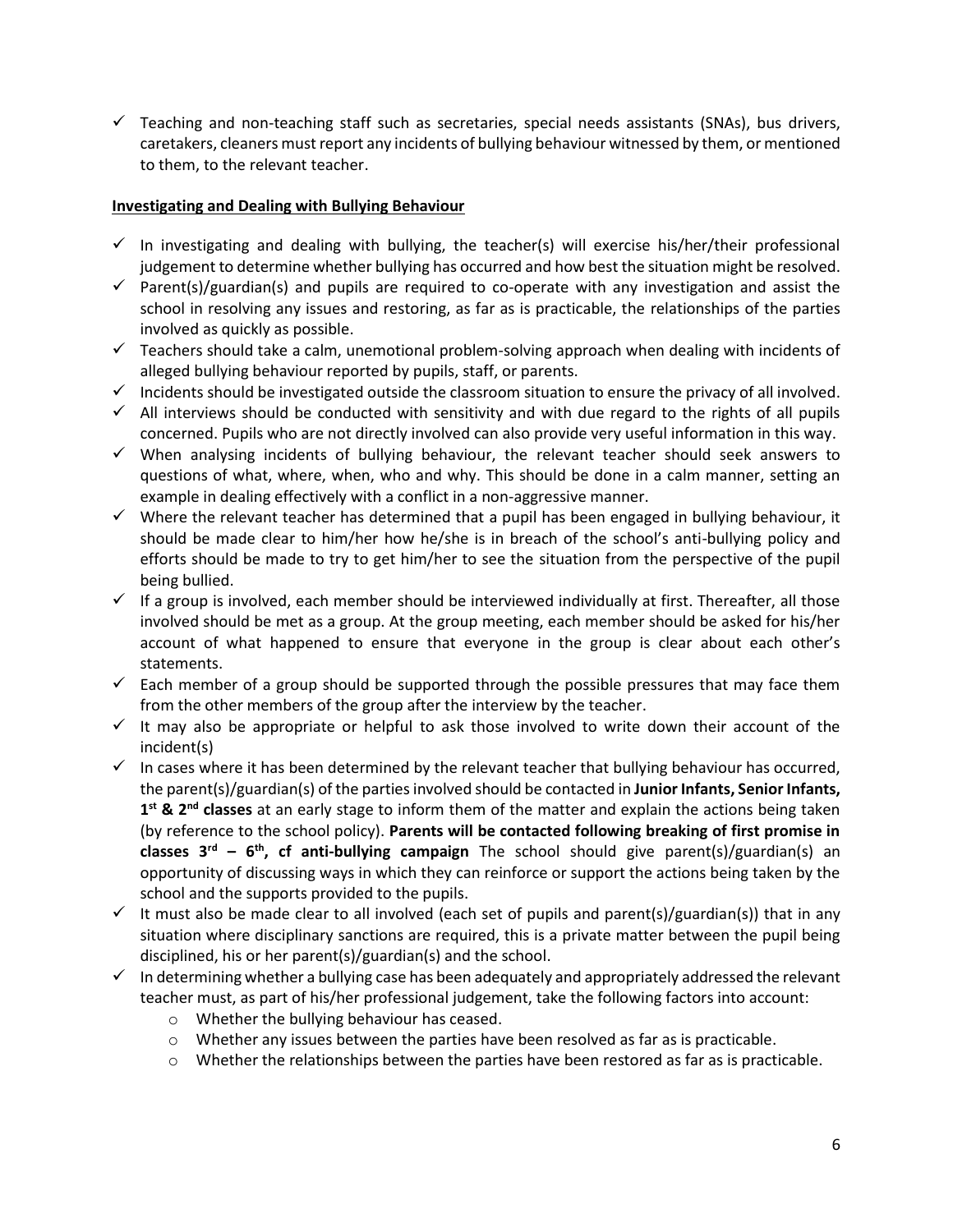- $\checkmark$  Follow-up meetings with the relevant parties involved should be arranged separately with a view to possibly bringing them together at a later date if the pupil who has been bullied is ready and agreeable.
- $\checkmark$  Where a parent(s)/guardian(s) is not satisfied that the school has dealt with a bullying case in accordance with these procedures, the parent(s)/guardian(s) must be referred, as appropriate, to the school's complaints procedures.
- $\checkmark$  If a parent(s)/guardian(s) has exhausted the school's complaints procedures and is still not satisfied, the school must advise the parent(s)/guardian(s) of their right to make a complaint to the Ombudsman for Children

# **Recording of Bullying Behaviour**

It is imperative that all recording of bullying incidents must be done in an objective and factual manner. All records must be maintained in accordance with relevant data protection legislation. The school's procedures for noting and reporting bullying behaviour are as follows:

#### **Informal: Pre-Determining that Bullying has occurred**

- $\checkmark$  All reports of bullying behaviour and any bullying behaviour witnessed by staff must be reported to the relevant teacher immediately.
- $\checkmark$  All staff must keep a written record of any incidents witnessed by them or notified to them on the **Incident Report Form**. This form must be given to the relevant teacher. These forms must be kept under lock and will be passed on to the next teacher.
- $\checkmark$  The relevant teacher will use his/her professional judgement in deciding whether reports of misbehaviour may be deemed to be bullying behaviour. All reports, including anonymous reports of bullying must be investigated and dealt with by the relevant teacher. The relevant teacher must keep a written record of the reports, the actions taken and subsequently organise the discussions between all parties involved
- $\checkmark$  Records will be kept in a specific Anti-Bullying folder and stored in the classroom.
- $\checkmark$  The relevant teacher must inform the principal of all incidents being investigated without naming children at stage 1 anti-bullying campaign (3<sup>rd</sup> – 6<sup>th</sup> classes). Children will be named if first promise is broken.
- $\checkmark$  The relevant teacher must inform the principal of all incidents being investigated in Junior Infants 2<sup>nd</sup> classes.

# **Formal: Stage 1-Determining that bullying has occurred**

If it is established by the relevant teacher that bullying has occurred, the relevant teacher must keep appropriate written records which will assist his/her efforts to resolve the issues and restore, as far as is practicable, the relationships of the parties involved.

# **Formal: Stage 2-Appendix 5 (From DES Procedures)**

The relevant teacher must use the recording template at **Appendix 3** record the bullying behaviour in the following circumstances:

a) In cases where he/she considers that the bullying behaviour has not been adequately and appropriately addressed within 20 school days after he/she has determined that bullying behaviour occurred: and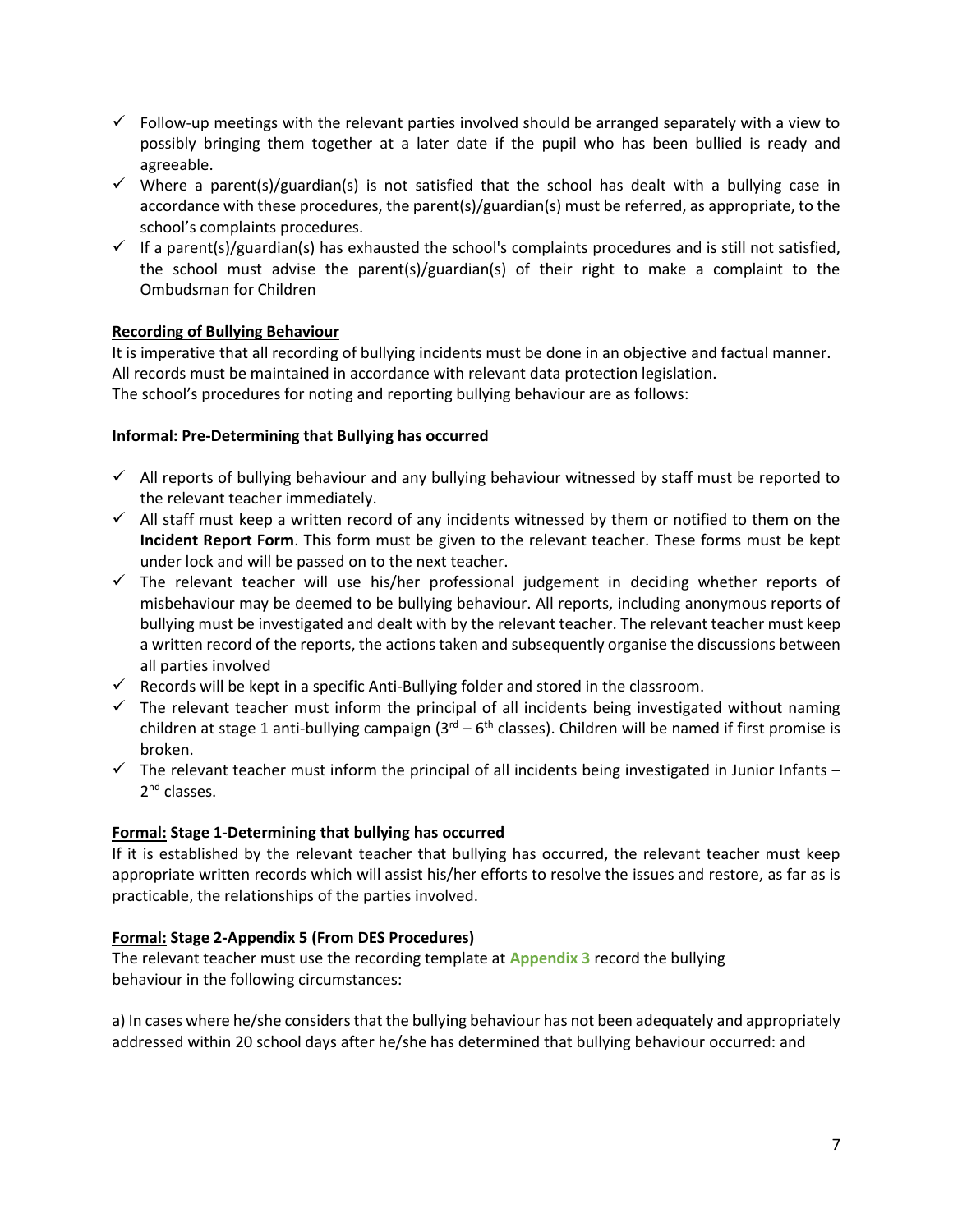b) Where the school has decided as part of its anti-bullying policy that in certain circumstances bullying behaviour must be recorded and reported immediately to the Principal or Deputy Principal as applicable. eg Incidents deemed serious enough to be reported to Gardaí

When the recording template at Appendix 3 is used, it must be retained by the relevant teacher in question and a copy maintained by the principal.

These records are kept locked in the relevant teacher's classroom and in the principal's office.

The implementation and effectiveness of the anti-bullying policy will be included on the agenda for staff meetings.

# **Established intervention strategies**

- $\checkmark$  Teacher interviews with all pupils
- $\checkmark$  Negotiating agreements between pupils and following these up by monitoring progress. This can be on an informal basis or implemented through a more structured mediation process: [www.bullyingawarenessweek.org/pdf/BullyingPreventionStrategiesinSchools Ken Rigby.pdf](http://www.bullyingawarenessweek.org/pdf/BullyingPreventionStrategiesinSchools%20Ken%20Rigby.pdf)
- $\checkmark$  Working with parent(s)/guardian(s)s to support school interventions
- $\checkmark$  No Blame Approach (anti-bullying campaign)
- $\checkmark$  Circle Time
- $\checkmark$  Restorative interviews
- $\checkmark$  Implementing surveys (3<sup>rd</sup>-6<sup>th</sup> class)
- 7. The **school's programme of support** for working with pupils affected by bullying is as follows:

All in-school supports, and opportunities will be provided for the pupils affected by bullying to participate in activities designed to raise their self-esteem, to develop friendships and social skills and build resilience e.g.

- o Frequent meetings with class teacher and/or principal on a supportive basis, focusing on selfesteem, self-awareness, and self-control
- o Group work such as circle time
- o Working with the SET team on a behavioural support plan
- o Group work with SET team focusing on social skills
- o Class surveys
- $\checkmark$  Develop educational and learning strategies throughout the school and curriculum to improve the pupils self-worth and self-esteem.
- ✓ When working on negative behaviour, teachers and parents are encouraged to focus on, deal with and correct the concerning behaviours whilst supporting the child. This can be achieved by using a behavioural chart that is devised between all parties. (Parents/teachers/pupils)
- $\checkmark$  If pupils require counselling or further supports, the school will endeavour to liaise with the appropriate agencies to organise same. This may be for the pupil affected by bullying or involved in the bullying behaviour.
- $\checkmark$  Pupils should understand that there are no innocent bystanders and that all incidents of bullying behaviour must be reported to a teacher.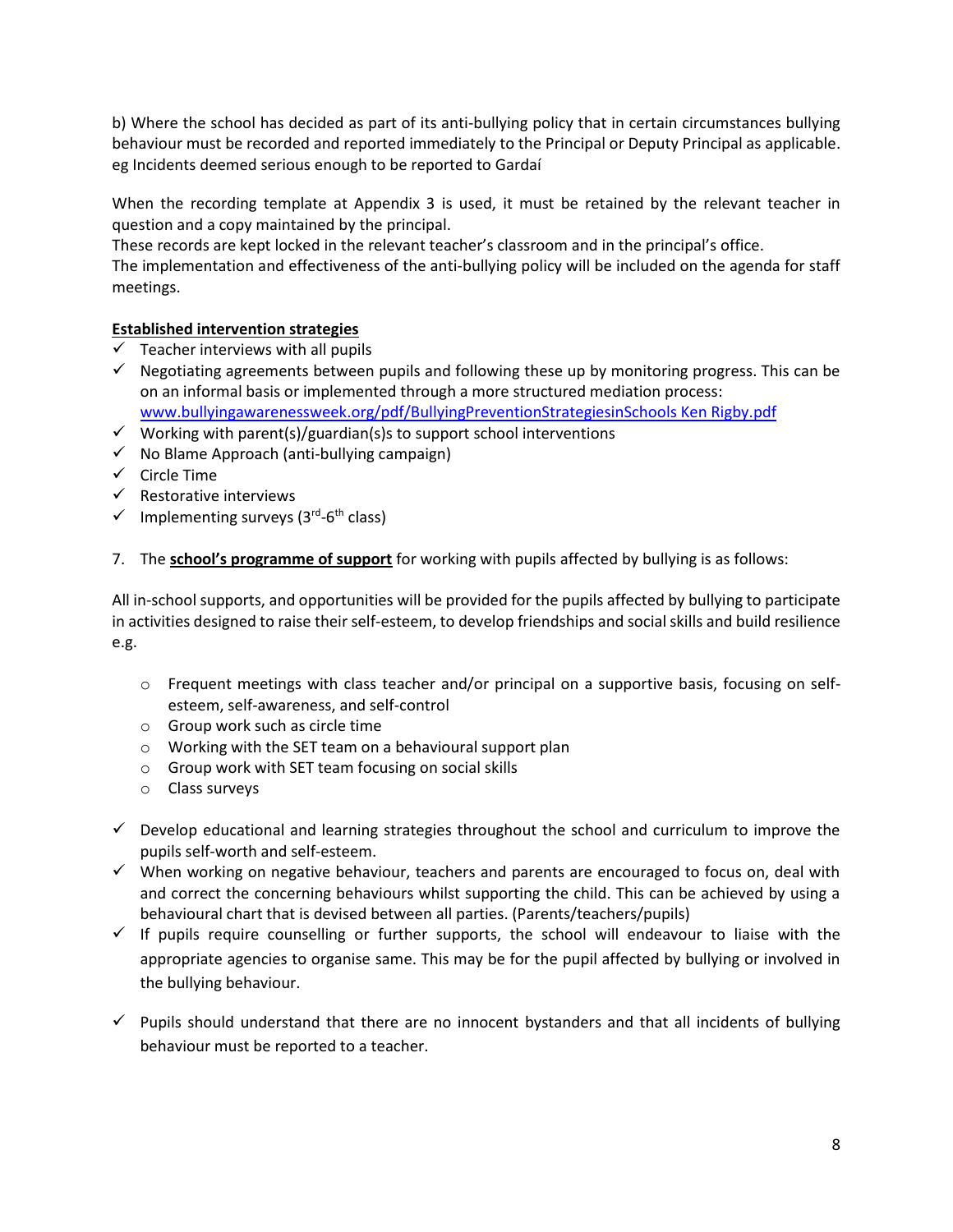#### **8. Supervision and Monitoring of Pupils**

The Board of Management confirms that appropriate supervision and monitoring, policies and practices are in place to both prevent and deal with bullying behaviour and to facilitate early intervention where possible.

# **9. Prevention of Harassment**

The Board of Management confirms that the school will, in accordance with its obligations under equality legislation, take all such steps that are reasonably practicable to prevent the sexual harassment of pupils or staff or the harassment of pupils or staff on any of the nine grounds specified i.e. gender including transgender, civil status, family status, sexual orientation, religion, age, disability, race and membership of the Traveller community.

#### **10. Board Of Management**

#### *Periodic summary reports to the Board of Management*

At least once in every school term, the principal will provide a report to the Board of Management setting out:

(i) the overall number of bullying cases reported (by means of the bullying recording template at **Appendix 3**) since the previous report to the Board and

(ii) confirmation that all cases referred to at (i) above have been or are being, dealt with in accordance with the school's anti-bullying policy and the *Anti-Bullying Procedures for Primary and Post-Primary schools*.

The minutes of the Board of Management meeting will record the above but in doing so must not include any identifying details of the pupils involved.

#### *Annual Review by the Board of Management*

The Board of Management will undertake an annual review of the school's anti- bullying policy and its implementation by the school**.** 

A standardised checklist to be used in undertaking the review is included in **Appendix 4**.

The school will put in place an action plan to address any areas for improvement identified by the review. Written notification that the review has been completed will be made available to school personnel, published on the school website, and provided to the Parents' Association. A standardised notification which will be used for this purpose is included at **Appendix 4**. A record of the review and its outcome will be made available, if requested, to the patron and the Department.

11. This policy was adopted by the Board of Management on 02/04/2014. This policy was reviewed and amended by staff in November 2021. It was made available to the Parent's Association on 29/11/2021. It was adopted by the BOM on the 15/12/2021.

Signed:  $M_{\text{a}e\text{m}}$  N<sub>1</sub> + hlaithear La (Priomhoide) Dáta: 15/12/2021

Signed:  $\circlearrowright$  (Chairperson of Board of Management)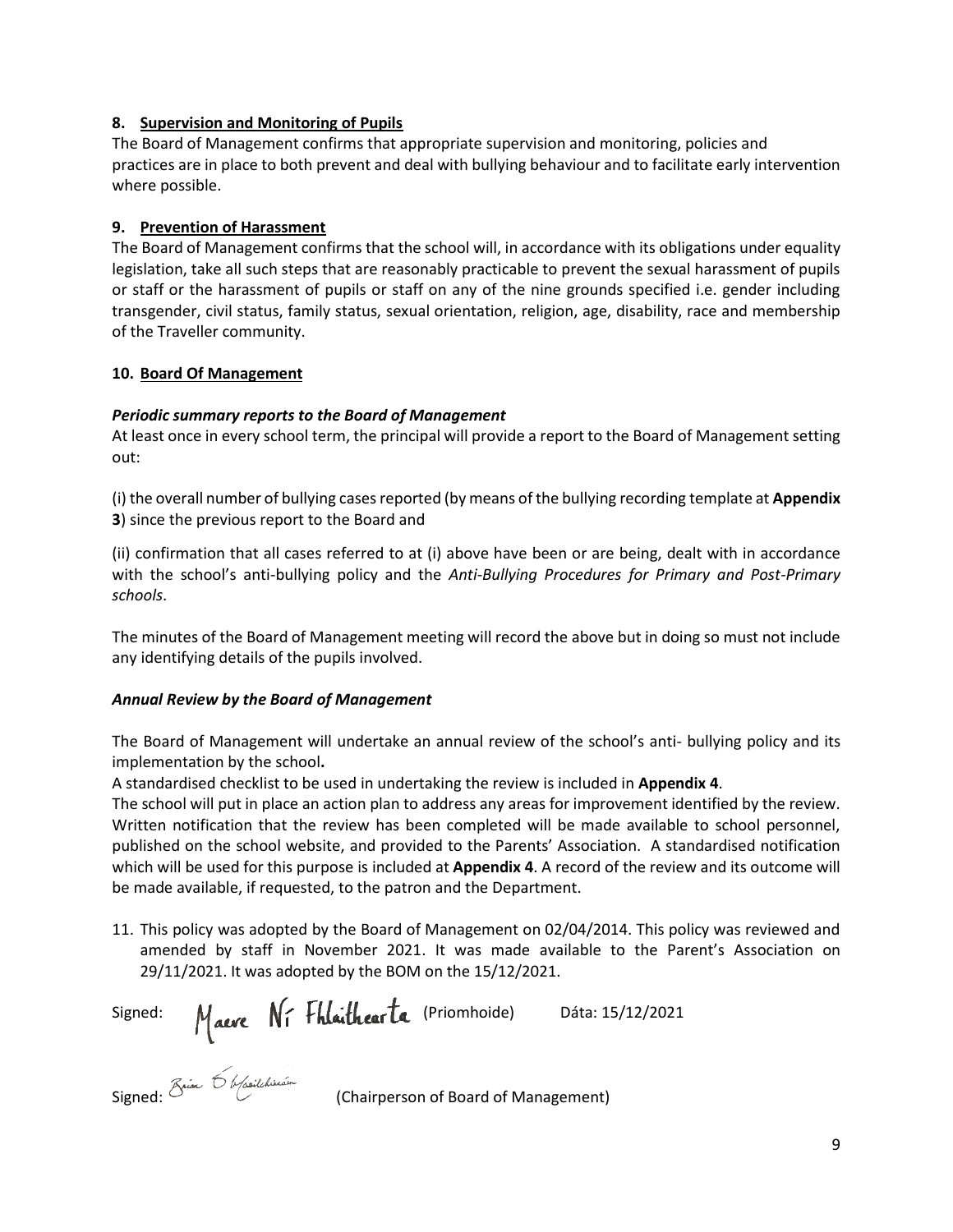# **APPENDIX 1: Key elements of a positive school culture and climate** & **Practical tips for building a positive school culture and climate**

# **Key elements of a positive school culture and climate**

- The school acknowledges the right of each member of the school community to enjoy school in a secure environment.
- The school acknowledges the uniqueness of each individual and his/her worth as a human being.
- The school promotes positive habits of self-respect, self-discipline and responsibility among all its members.
- The school prohibits vulgar, offensive, sectarian or other aggressive behaviour or language by any of its members.
- The school has a clear commitment to promoting equity in general and gender equity in particular in all aspects of its functioning.
- The school has the capacity to change in response to pupils' needs.
- The school identifies aspects of curriculum through which positive and lasting influences can be exerted towards forming pupils' attitudes and values.
- The school takes particular care of "at risk" pupils and uses its monitoring systems to facilitate early intervention where necessary and it responds to the needs, fears or anxieties of individual members in a sensitive manner.
- The school recognises the need to work in partnership with and keep parents informed on procedures to improve relationships on a school-wide basis.
- The school recognises the role of parents in equipping the pupil with a range of lifeskills.
- The school recognises the role of other community agencies in preventing and dealing with bullying.
- The school promotes habits of mutual respect, courtesy and an awareness of the interdependence of people in groups and communities.
- The school promotes qualities of social responsibility, tolerance and understanding among all its members both in school and out of school. Staff members share a collegiate responsibility, under the direction of the principal, to act in preventing bullying/aggressive behaviour by any member of the school community.

# **Practical tips to build a positive school culture and climate and to help prevent and tackle bullying behaviour.**

• Always model respectful behaviour to all members of the school community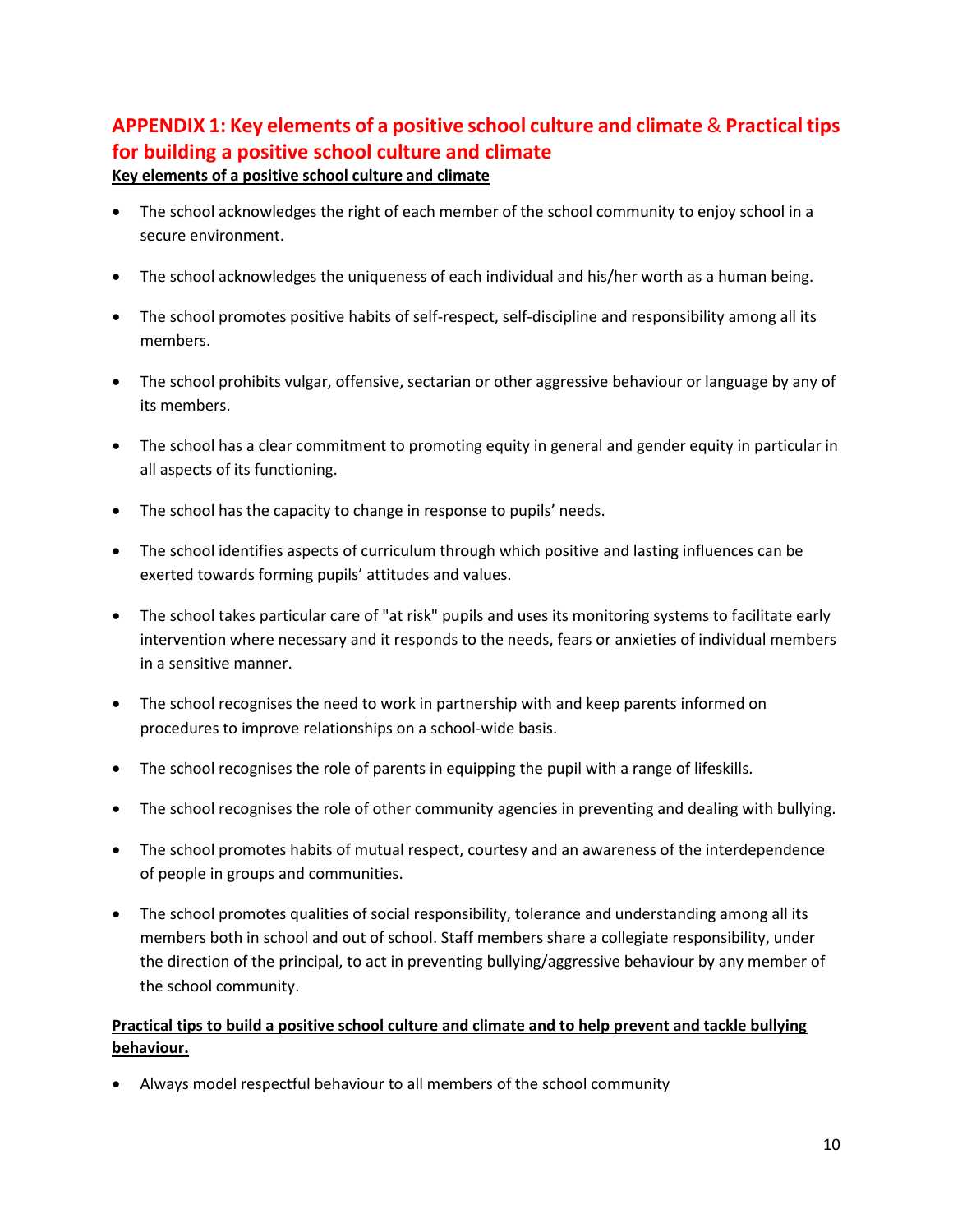- Explicitly teach pupils what respectful language and respectful behaviour looks like, acts like, sounds like, and feels like in class and around the school
- Display key respect messages in classrooms, in assembly areas and around the school. Involve pupils in the development of these messages
- Catch them being good notice and acknowledge desired respectful behaviour by providing positive attention
- Consistently tackle the use of discriminatory and derogatory language in the school this includes homophobic and racist language and language that is belittling of pupils with a disability or SEN
- Give constructive feedback to pupils when respectful behaviour and respectful language are absent
- Have a system of encouragement and rewards to promote desired behaviour and compliance with the school rules and routines
- Explicitly teach pupils about the appropriate use of social media
- Positively encourage pupils to comply with the school rules on mobile phone and internet use
- Follow-up and follow through with pupils who ignore the rules
- Actively involve parents and/or the Parents' Association in awareness raising campaigns around social media
- Actively promote the right of every member of the school community to be safe and secure in school
- Highlight and explicitly teach school rules in pupil friendly language in the classroom and in common areas
- All staff can actively watch out for signs of bullying behaviour
- Ensure there is adequate playground/school yard/outdoor supervision
- School staff can get pupils to help them to identify bullying 'hot spots' and 'hot times' for bullying in the school
- Hot spots tend to be in the playground/school yard/outdoor areas, toilets, corridors, and other areas of unstructured supervision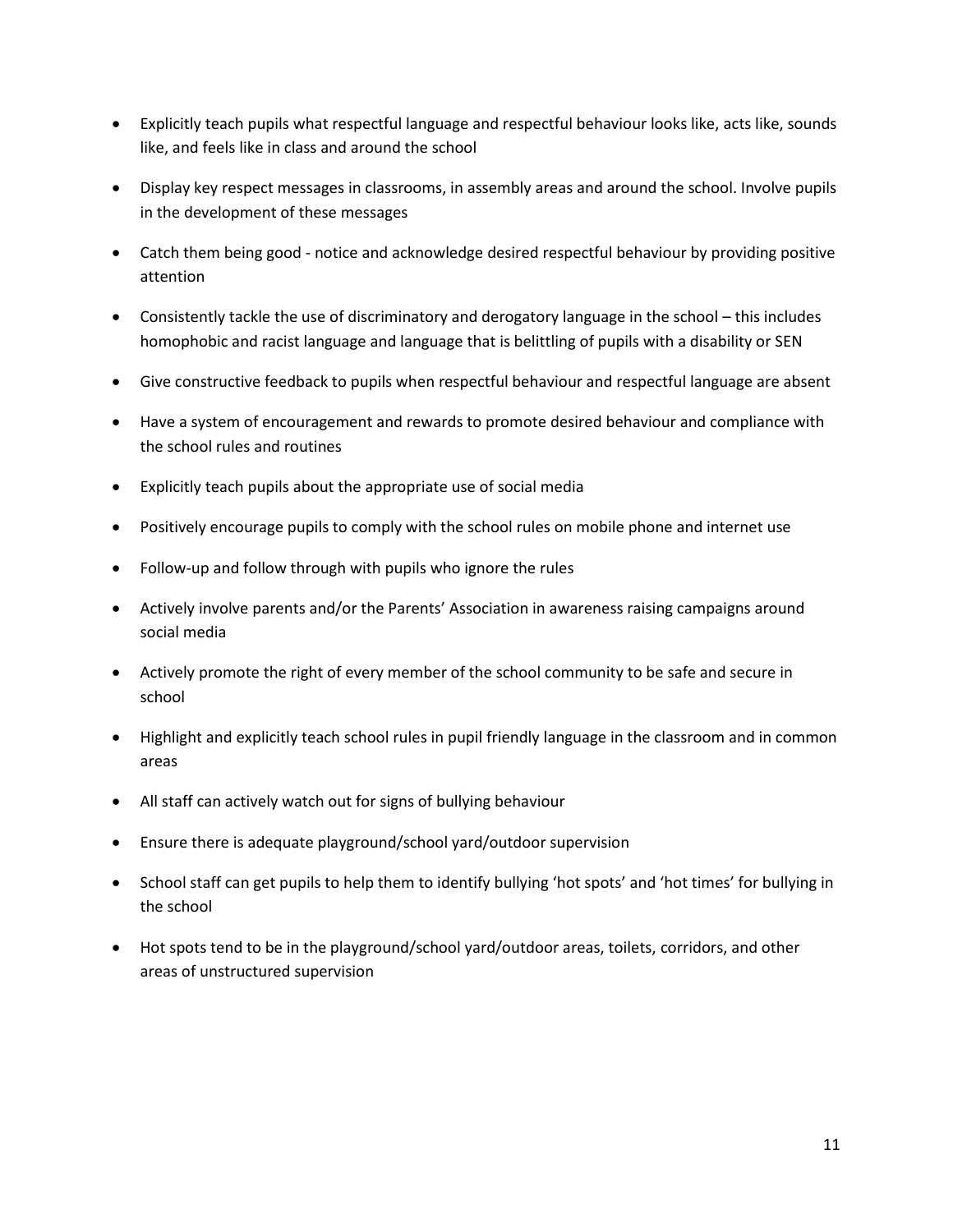# **APPENDIX 2: Types of bullying**

The following are some of the types of bullying behaviour that can occur amongst pupils:

**Physical aggression**: This behaviour includes pushing, shoving, punching, kicking, poking, and tripping people. It may also take the form of severe physical assault. While pupils often engage in 'mess fights', they can sometimes be used as a disguise for physical harassment or inflicting pain

**Intimidation:** Some bullying behaviour takes the form of intimidation. It may be based on the use of very aggressive body language with the voice being used as a weapon. Particularly upsetting can be a facial expression which conveys aggression and/or dislike.

**Isolation/exclusion and other relational bullying:** This occurs where a certain person is deliberately isolated, excluded or ignored by some or all the class group. This practice is usually initiated by the person engaged in bullying behaviour and can be difficult to detect. It may be accompanied by writing insulting remarks about the pupil in public places, by passing around notes about or drawings of the pupil or by whispering insults about them loud enough to be heard. Relational bullying occurs when a person's attempts to socialise and form relationships with peers are repeatedly rejected or undermined. One of the most common forms includes control: 'Do this or I won't be your friend anymore' (implied or stated), a group ganging up against one person (girl or boy), non-verbal gesturing, malicious gossip, spreading rumours about a person or giving them the 'silent treatment'.

**Cyber-bullying:** This type of bullying is increasingly common and is continuously evolving. It is bullying carried out using information and communication technologies such as text, social network sites, email, instant messaging (IM), apps, gaming sites, chat rooms and other online technologies. Being the target of inappropriate or hurtful messages is the most common form of online bullying. As cyber-bullying uses technology to perpetrate bullying behaviour and does not require face-to face contact, cyber-bullying can occur at any time (day or night). Many forms of bullying can be facilitated through cyber-bullying. For example, a target may be sent homophobic text messages or pictures may be posted with negative comments about a person's sexuality, appearance etc. It is important that children are not engaged in age inappropriate use of certain apps / social media. e.g. Snapchat, in its terms and use has an age of 13+.

**Name calling:** Persistent name-calling directed at the same individual(s) that hurts, insults or humiliates should be regarded as a form of bullying behaviour. Often name calling of this type refers to physical appearance, e.g. size or clothes worn. Accent or distinctive voice characteristics may attract negative attention. Academic ability can also provoke name calling. This tends to operate at two extremes. There are those who are singled out for attention because they are perceived to be weak academically. At the other extreme there are those who, because they are perceived as high achievers are also targeted

**Damage to property:** Personal property can be the focus of attention for bullying behaviour. This may result in damage to clothing, mobile phone or other devices, schoolbooks and other learning material or interference with a pupil's locker or bicycle. The contents of school bags and pencil cases may be scattered on the floor. Items of personal property may be defaced, broken, stolen, or hidden

**Extortion:** Demands for money may be made, often accompanied by threats (sometimes carried out in the event of the targeted pupil not delivering on the demand). A pupil may also be forced into theft of property for delivery to another who is engaged in bullying behaviour.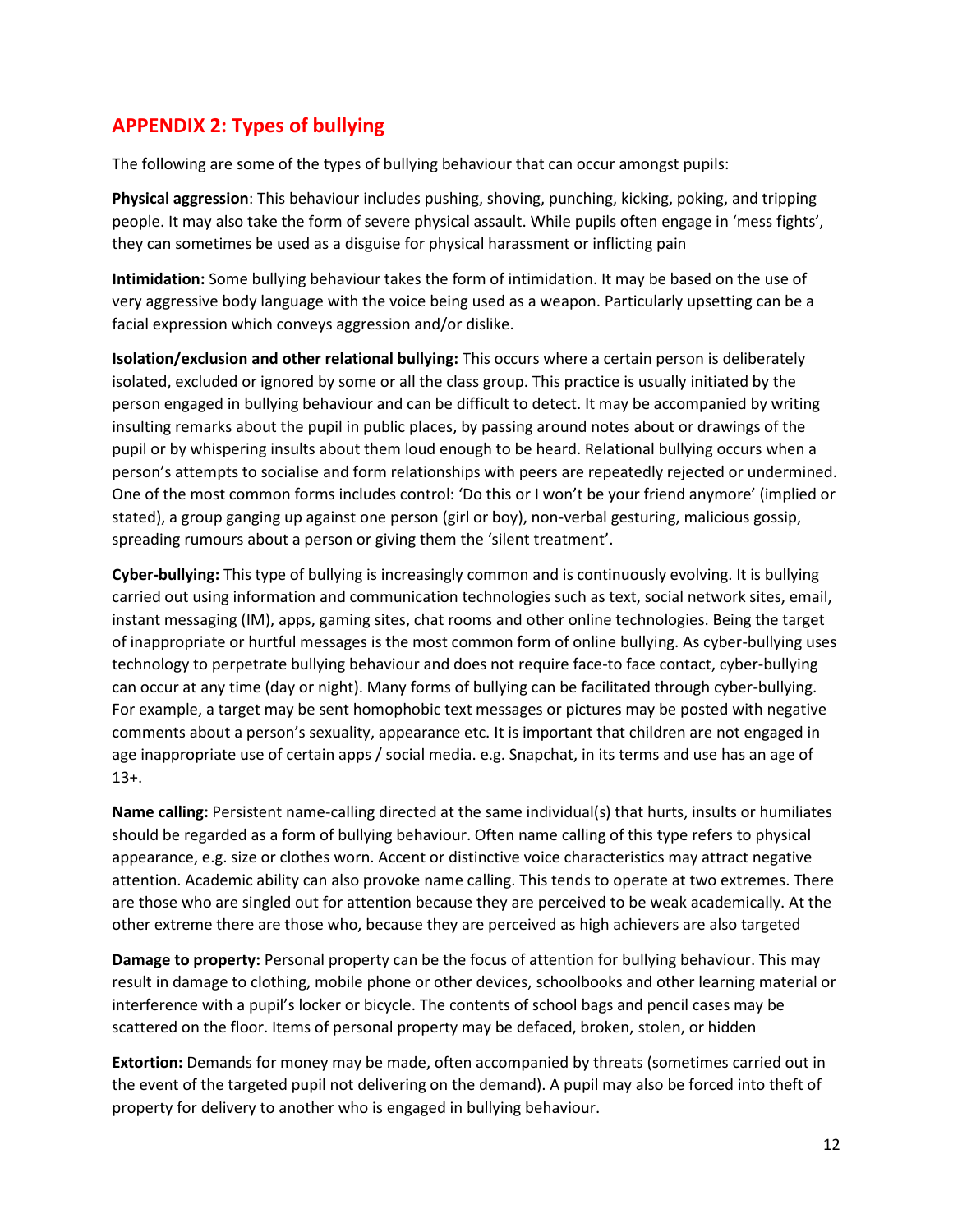| <b>General behaviours</b><br>which apply to all types<br>of bullying                                                                                                                                                                                                                     | Harassment based on any of the nine grounds in the equality<br>$\bullet$<br>legislation e.g. sexual harassment, homophobic bullying, racist<br>bullying etc.<br><b>Physical aggression</b><br>$\bullet$<br>Damage to property<br>$\bullet$<br>The production, display or circulation of written words, pictures or<br>$\bullet$<br>other materials aimed at intimidating another person<br>Offensive graffiti<br>$\bullet$<br><b>Extortion</b>                                                                                                                                                                                                                                                                                                                                                                                                                                                                                                                                                                                                                                                                                                                                                                                                  |  |  |  |
|------------------------------------------------------------------------------------------------------------------------------------------------------------------------------------------------------------------------------------------------------------------------------------------|-------------------------------------------------------------------------------------------------------------------------------------------------------------------------------------------------------------------------------------------------------------------------------------------------------------------------------------------------------------------------------------------------------------------------------------------------------------------------------------------------------------------------------------------------------------------------------------------------------------------------------------------------------------------------------------------------------------------------------------------------------------------------------------------------------------------------------------------------------------------------------------------------------------------------------------------------------------------------------------------------------------------------------------------------------------------------------------------------------------------------------------------------------------------------------------------------------------------------------------------------|--|--|--|
| <b>Cyber</b>                                                                                                                                                                                                                                                                             | <b>Denigration:</b> Spreading rumors, lies or gossip to hurt a person's<br>$\bullet$<br>reputation<br>Harassment: Continually sending vicious, mean or disturbing<br>$\bullet$<br>messages to an individual<br><b>Impersonation: Posting offensive or aggressive messages under</b><br>$\bullet$<br>another person's name<br>Flaming: Using inflammatory or vulgar words to provoke an<br>$\bullet$<br>online fight<br>Trickery: Fooling someone into sharing personal information<br>$\bullet$<br>which you then post online<br><b>Outing: Posting or sharing confidential or compromising</b><br>$\bullet$<br>information or images<br><b>Exclusion:</b> Purposefully excluding someone from an online group<br>$\bullet$<br>Cyber stalking: Ongoing harassment and denigration that causes<br>$\bullet$<br>a person considerable fear for his/her safety<br>Silent telephone/mobile phone call<br>$\bullet$<br>Abusive telephone/mobile phone calls, text messages, email<br>$\bullet$<br>Abusive communication on social networks e.g.<br>$\bullet$<br>Facebook/Ask.fm/ Twitter/You Tube or on games consoles<br>Abusive website comments/Blogs/Pictures<br>$\bullet$<br>Abusive posts on any form of communication technology<br>$\bullet$ |  |  |  |
| <b>Identity Based Behaviours</b><br>Including any of the nine discriminatory grounds mentioned in Equality Legislation (gender including<br>transgender, civil status, family status, sexual orientation, religion, age, disability, race and<br>membership of the Traveller community). |                                                                                                                                                                                                                                                                                                                                                                                                                                                                                                                                                                                                                                                                                                                                                                                                                                                                                                                                                                                                                                                                                                                                                                                                                                                 |  |  |  |
| <b>Homophobic and</b><br><b>Transgender</b>                                                                                                                                                                                                                                              | Physical intimidation or attacks<br>$\bullet$<br><b>Threats</b>                                                                                                                                                                                                                                                                                                                                                                                                                                                                                                                                                                                                                                                                                                                                                                                                                                                                                                                                                                                                                                                                                                                                                                                 |  |  |  |
| Race, nationality, ethnic<br>background and<br>membership of the<br><b>Traveller community</b>                                                                                                                                                                                           | Discrimination, prejudice, comments or insults about colour,<br>$\bullet$<br>nationality, culture, social class, religious beliefs, ethnic or traveller<br>background<br>Exclusion on the basis of any of the above                                                                                                                                                                                                                                                                                                                                                                                                                                                                                                                                                                                                                                                                                                                                                                                                                                                                                                                                                                                                                             |  |  |  |
| <b>Relational</b>                                                                                                                                                                                                                                                                        | This involves manipulating relationships as a means of bullying.                                                                                                                                                                                                                                                                                                                                                                                                                                                                                                                                                                                                                                                                                                                                                                                                                                                                                                                                                                                                                                                                                                                                                                                |  |  |  |

**Examples of bullying behaviours** (The list of examples below is non exhaustive)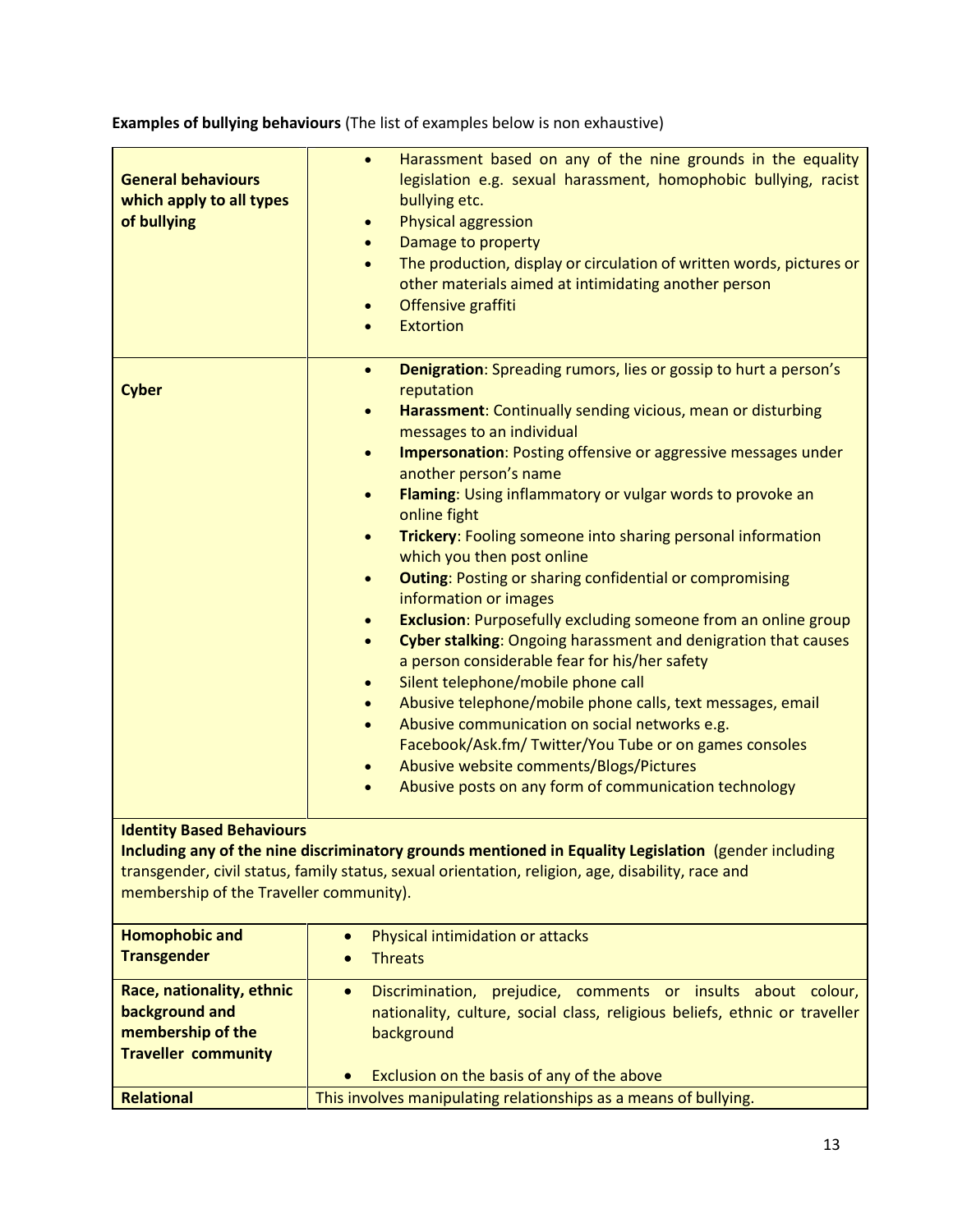| <b>Sexual</b>              | Unwelcome or inappropriate sexual comments or touching                                                                                    |  |  |  |
|----------------------------|-------------------------------------------------------------------------------------------------------------------------------------------|--|--|--|
|                            | <b>Harassment</b>                                                                                                                         |  |  |  |
| <b>Special Educational</b> | Name calling<br>$\bullet$                                                                                                                 |  |  |  |
| Needs,                     | Taunting others because of their disability or learning needs<br>$\bullet$                                                                |  |  |  |
| <b>Disability</b>          | Taking advantage of some pupils' vulnerabilities and limited capacity<br>$\bullet$<br>to recognise and defend themselves against bullying |  |  |  |
|                            | Taking advantage of some pupils' vulnerabilities and limited capacity<br>$\bullet$<br>to understand social situations and social cues.    |  |  |  |
|                            | Mimicking a person's disability<br>$\bullet$                                                                                              |  |  |  |
|                            | Setting others up for ridicule<br>$\bullet$                                                                                               |  |  |  |
|                            |                                                                                                                                           |  |  |  |

# **There's some great stuff on the Net, but some bad stuff too. It's important to be careful when using the Internet and remember these SMART rules.**

- S Keep your personal details **Secret.** Never use your parents' credit card without their permission, and never give away your name, address, or passwords - it's like handing out the keys to your home!
- M Never **Meet** someone you have contacted in Cyberspace without your parent's/carer's permission, and then only when they can be present.
- A **Don't Accept** e-mails, open attachments or download files from people or organisations you don't really know or trust - they may contain viruses or nasty messages.
- R **Remember** that someone online may not be who they say they are. If you feel uncomfortable or worried in a chatroom simply get out of there!
- T **Tell** your parent or carer if someone or something makes you feel uncomfortable or worried.

Why not print off the SMART TIPS and keep them next to your computer to remind you to stay Cyber SMART!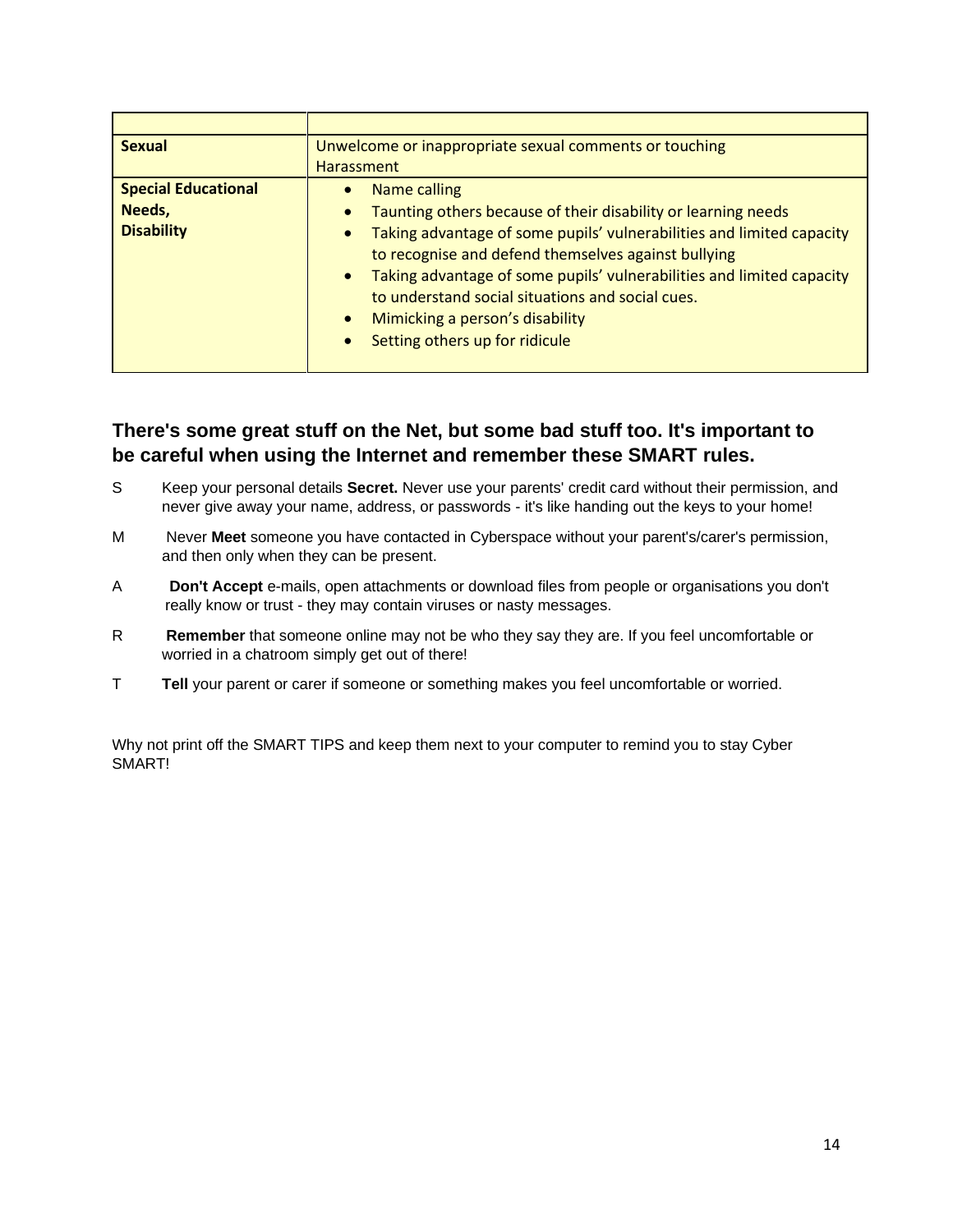# **Appendix 3: Template for recording Bullying Behaviour**

**1. Name of pupil being bullied and class group**

| Name | 122<br>ددە، |
|------|-------------|
|      |             |

#### **2. Name(s) and class(es) of pupil(s) engaged in bullying behaviour**



**3. Source** of bullying concern/report (tick relevant box(es))\*

| Pupil concerned    |  | Playground        |
|--------------------|--|-------------------|
| <b>Other Pupil</b> |  | Classroom         |
| Parent             |  | Corridor          |
| Teacher            |  | <b>Toilets</b>    |
| Other              |  | <b>School Bus</b> |

**4. Location** of incidents (tick relevant box(es))\*

| Playground        |  |
|-------------------|--|
| Classroom         |  |
| Corridor          |  |
| <b>Toilets</b>    |  |
| <b>School Bus</b> |  |
| Other             |  |

**5. Name of person(s) who reported** the bullying concern

#### **6. Type** of Bullying Behaviour (tick relevant box(es)) \*

| <b>Physical Aggression</b> | Cyber-bullying          |  |
|----------------------------|-------------------------|--|
| Damage to Property         | Intimidation            |  |
| Isolation/Exclusion        | <b>Malicious Gossip</b> |  |
| Name Calling               | Other (specify)         |  |

**7. Where behaviour is regarded as identity-based bullying, indicate the relevant category:**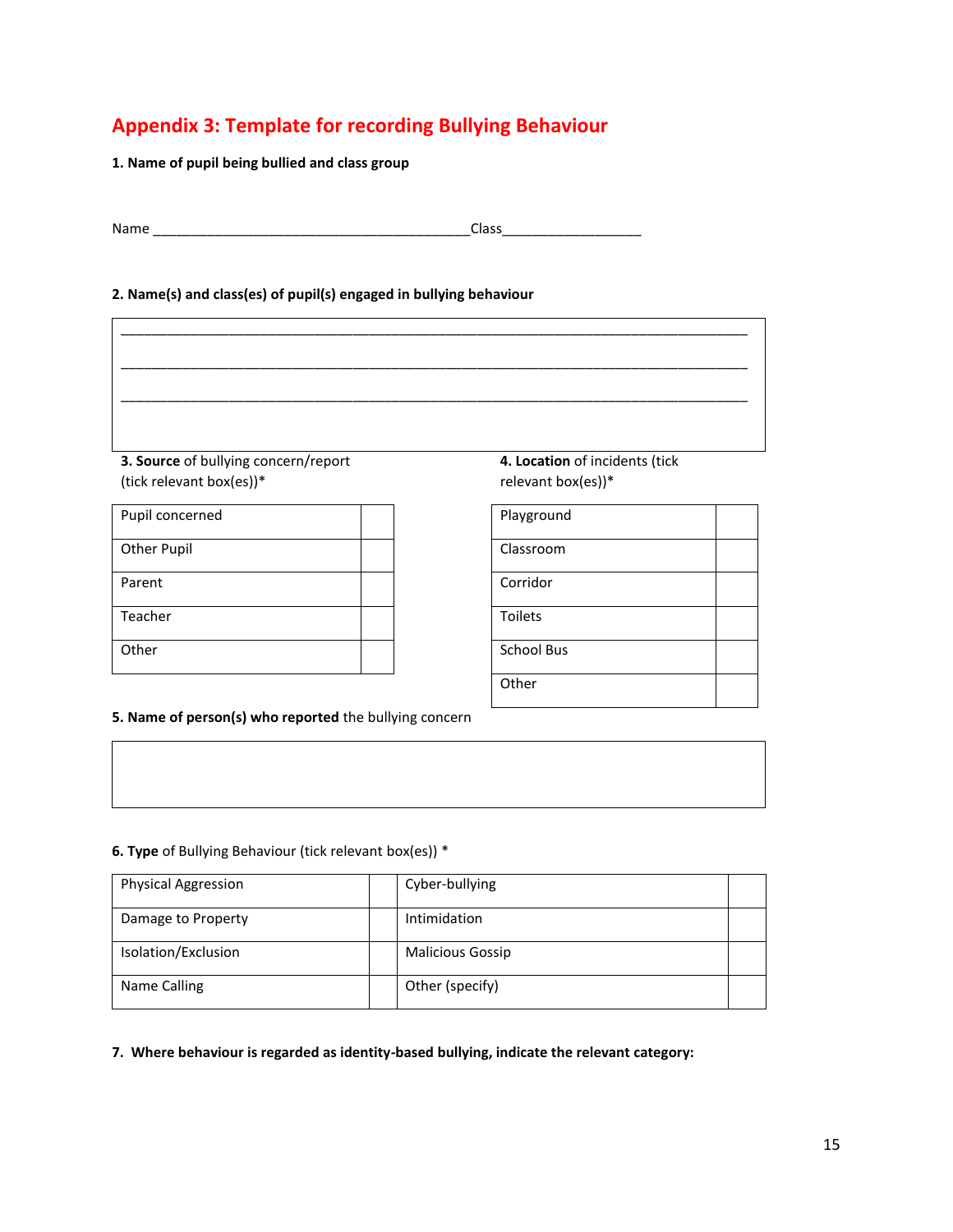| Homophobic | Disability/SEN<br>related | Racist | Membership of<br>Traveller community | Other (specify) |
|------------|---------------------------|--------|--------------------------------------|-----------------|
|            |                           |        |                                      |                 |

#### **8. Brief Description of bullying behaviour and its impact**

#### **9. Details of actions taken**

Signed \_\_\_\_\_\_\_\_\_\_\_\_\_\_\_\_\_\_\_\_\_\_\_\_\_\_\_\_\_\_ (Relevant Teacher) Date \_\_\_\_\_\_\_\_\_\_\_\_\_\_\_\_\_\_\_\_\_\_\_\_\_\_\_

Date submitted to Principal/Deputy Principal \_\_\_\_\_\_\_\_\_\_\_\_\_\_\_\_\_\_\_\_\_\_\_\_\_\_\_\_\_\_\_\_\_\_\_

**\* Note:** The categories listed in the tables 3, 4 & 6 are suggested and schools may add to or amend these to suit their own circumstances.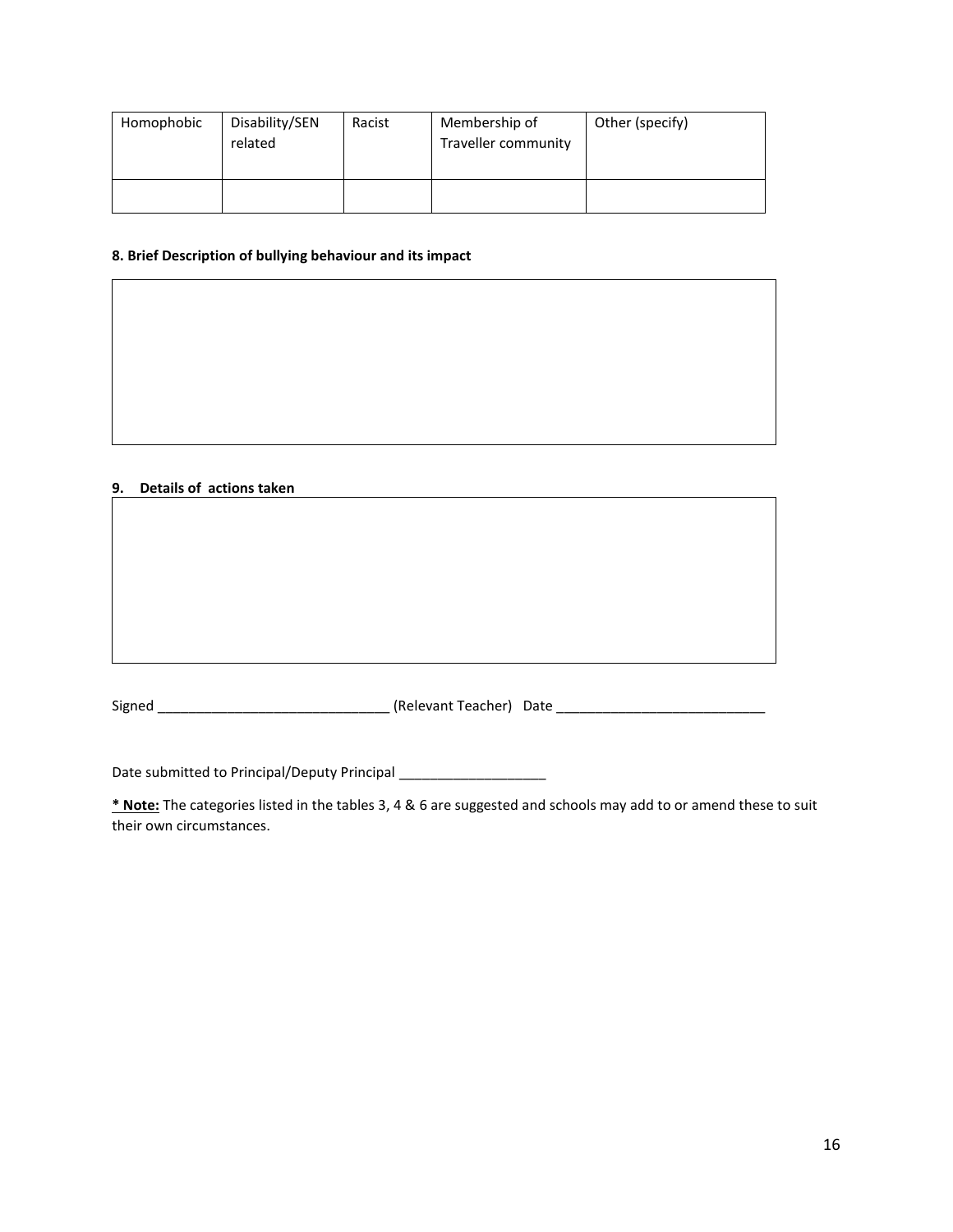# **Appendix 4: Checklist for annual review of the anti-bullying policy and its implementation**

The Board of Management undertakes the following annual review of the school's anti-bullying policy and its implementation.

| Yes /No                                                                                                                                                                                                          |  |
|------------------------------------------------------------------------------------------------------------------------------------------------------------------------------------------------------------------|--|
| Has the Board formally adopted an anti-bullying policy that fully complies with the                                                                                                                              |  |
| requirements of the Anti-Bullying Procedures for Primary and Post-Primary Schools?                                                                                                                               |  |
| Has the Board published the policy on the school website and provided a copy to the<br>parents' association?                                                                                                     |  |
| Has the Board ensured that the policy has been made available to school staff (including<br>new staff)?                                                                                                          |  |
| Is the Board satisfied that school staff are sufficiently familiar with the policy and<br>procedures to enable them to effectively and consistently apply the policy and<br>procedures in their day to day work? |  |
| Has the Board ensured that the policy has been adequately communicated to all pupils?                                                                                                                            |  |
| Has the policy documented the prevention and education strategies that the school<br>applies?                                                                                                                    |  |
| Have all of the prevention and education strategies been implemented?                                                                                                                                            |  |
| Has the effectiveness of the prevention and education strategies that have<br>been<br>implemented been examined?                                                                                                 |  |
| Is the Board satisfied that all teachers are recording and dealing with incidents in<br>accordance with the policy?                                                                                              |  |
| Has the Board received and minuted the periodic summary reports of the Principal?                                                                                                                                |  |
| Has the Board discussed how well the school is handling all reports of bullying including<br>those addressed at an early stage and not therefore included in the Principal's<br>periodic<br>report to the Board? |  |
| Has the Board received any complaints from parents regarding the school's handling of<br>bullying incidents?                                                                                                     |  |
| Have any parents withdrawn their child from the school citing dissatisfaction with the<br>school's handling of a bullying situation?                                                                             |  |
| Have any Ombudsman for Children investigations into the school's handling of a bullying<br>case been initiated or completed?                                                                                     |  |
| Has the data available from cases reported to the Principal (by the bullying recording<br>template) been analysed to identify any issues, trends or patterns in bullying behaviour?                              |  |
| Has the Board identified any aspects of the school's policy and/or its implementation that<br>require further improvement?                                                                                       |  |
| Has the Board put in place an action plan to address any areas for improvement?                                                                                                                                  |  |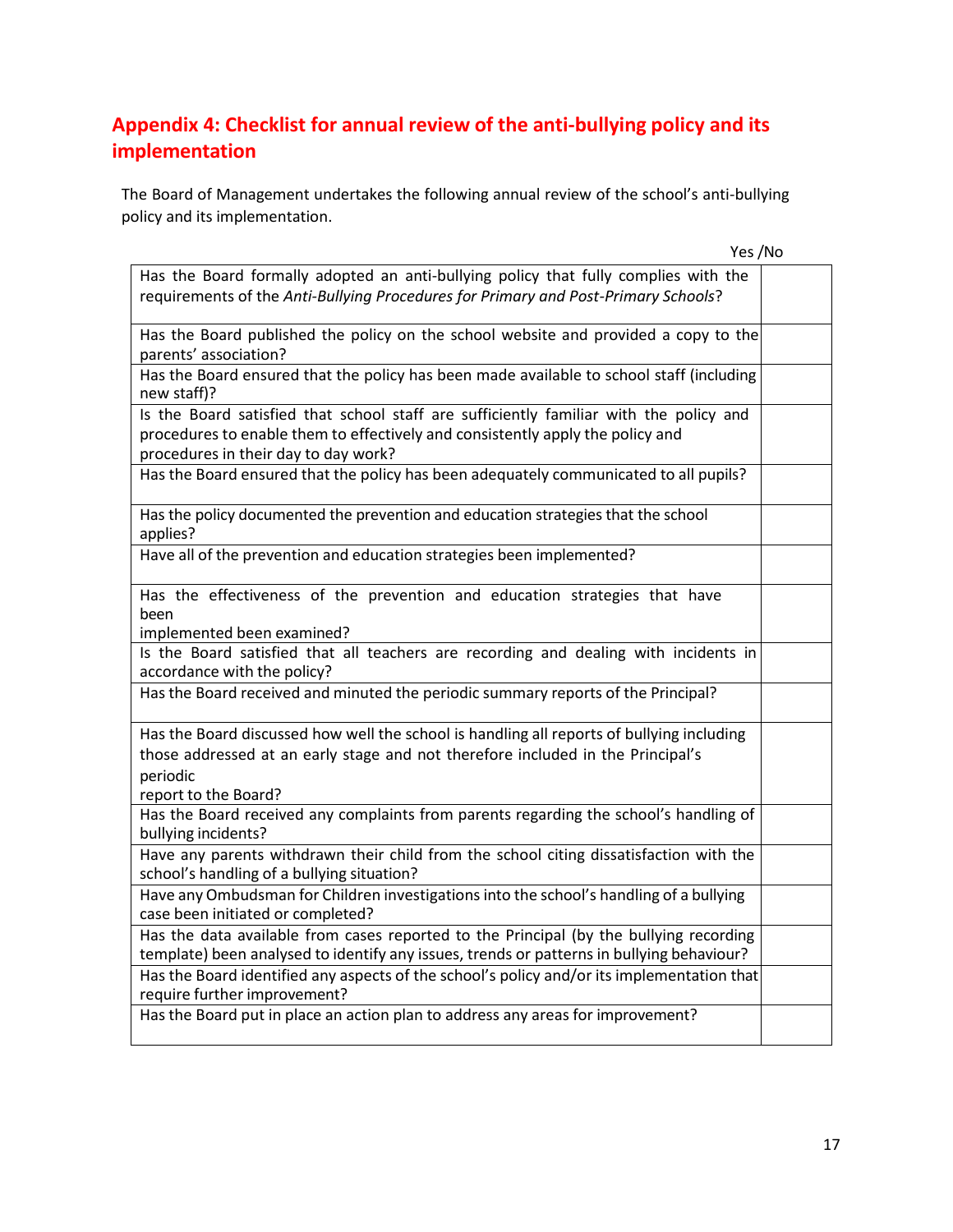# **Notification regarding the Board of Management's annual review of the anti-bullying policy:**

To:

The Board of Management of \_\_\_\_\_\_\_\_\_\_\_\_\_\_\_\_\_\_\_\_\_\_\_\_\_\_\_\_\_\_wishes to inform you that:

- o The Board of Management's annual review of the school's anti-bullying policy and its implementation was completed at the Board meeting of [date].
- o Thisreview was conducted in accordance with the checklist set out in **Appendix 4** of the Department's *Anti-Bullying Procedures for Primary and Post-Primary Schools.*

| Signed | Chairperson, Board of Management |
|--------|----------------------------------|
| Date:  |                                  |
| Signed | Principal                        |

Date \_\_\_\_\_\_\_\_\_\_\_\_\_\_